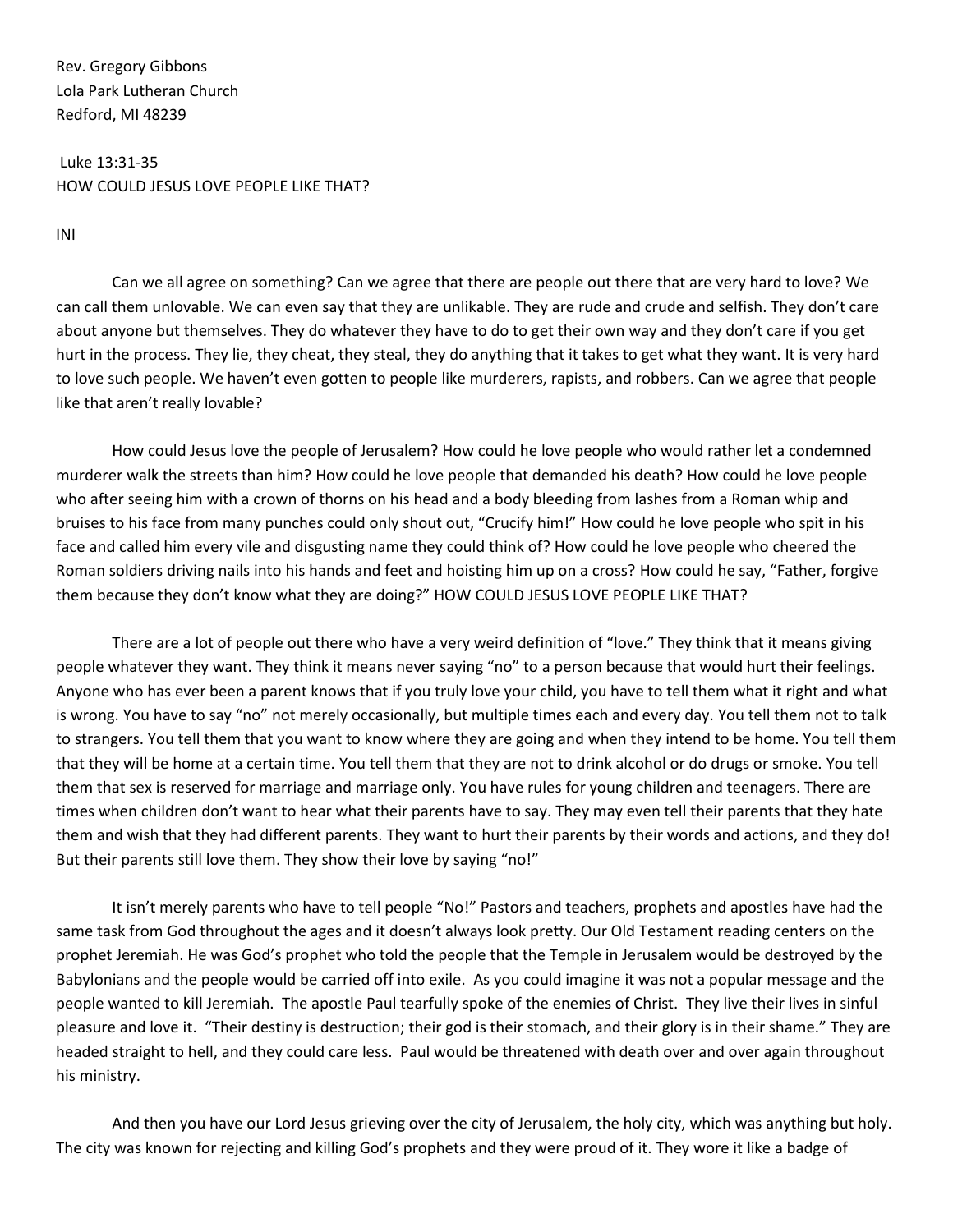honor. They would put another notch on their city gun belt. "Killed another one!" They might even see their greatest triumph yet as having killed the very Son of God. And yet Jesus would still love these people with a love that they certainly did not deserve. He would warn them because their time of grace would end soon.

St. Luke speaks of Jesus' journey. "As the time approached for him to be taken up to heaven, Jesus resolutely set out for Jerusalem." Jesus had a goal, and he was not going to be deterred from it. He was going to Jerusalem, and he was going there to die. He was going there to fulfill the Passover by being the Lamb of God who was slain for the sin of the world. This was God's plan of salvation for the human race. Jesus would die and then he would rise from the dead, destroying the power of death forever.

We find something that we might think was strange. I'm sure the apostles did too. As Jesus was preaching and teaching in Perea, some Pharisees came to Jesus and warned him to leave because King Herod wanted to kill him. Now this was not the Herod who wanted to kill Jesus as a little baby. That was this man's evil father. This was Herod Antipas, his son who ruled Galilee and Perea. Now this Herod had showed that he was capable of cold-blooded murder when he had John the Baptist beheaded at a dinner party. He received a lot of flak for that and rightfully so. The people regarded John as a prophet sent from God. Did Herod really want the blood of another prophet on his hands? Jesus would later be brought to Herod on Good Friday. Herod wasn't going to have anything to do with Jesus' death. He only wanted to see a miracle or two.

So, what did the Pharisees have in mind? We know that they were planning to kill Jesus themselves. Did they simply want to get Jesus out of Perea where his popularity was still strong? Did they want to lull Jesus into a false sense of security? Did they want him to believe that they were now his friends? Did they want to discredit him? Did they want to get him to Jerusalem sooner where he could die sooner? It could be any or all those things.

Jesus was not afraid of the Pharisees, and he wasn't afraid of Herod either. He was going to do what he had to do. "I will drive out demons and heal people today and tomorrow, and on the third day I will reach my goal. In any case, I must keep going today and tomorrow and the next day – for surely no prophet can die outside Jerusalem." Jesus would show the gracious power that he had as the Son of God as he would heal people of various diseases and drive out demons. People would see that he was indeed the Messiah promised in the Scriptures and revealed to the world. Everything would soon be coming to a climax. He would suffer and die, and the goal would be reached "on the third day." That would be the ultimate show of his authority. He would be buried in the tomb with his Father's wrath against sin, but only Jesus would come out of that tomb. He would rise from the dead and bring life to the world.

But that was not going to happen in Perea. There was only one place where it could happen. It could only happen in Jerusalem because that is where God's prophets went to die. This links Jesus with all the Old Testament prophets who had come before him. Jesus was the Prophet who was foretold, the Prophet greater than Moses, to whom the people must listen. If Jesus was the Prophet, then there could be only one place where he could die and that was Jerusalem.

It is interesting as we study the Gospels that Jerusalem was the hotbed of hatred for our Lord from the very beginning. The Pharisees and teachers of the law immediately challenged Jesus' authority to drive the moneychangers out of the Temple courts. Nicodemus came to Jesus at night, probably out of fear to be seen with our Lord. We see very early in the Gospel of John the desire of the people of Jerusalem to kill Jesus. Jesus was welcomed in some cities, driven out in others, but Jerusalem was consistent. They wanted him dead from the beginning. And it was the religious leaders who were leading the charge!